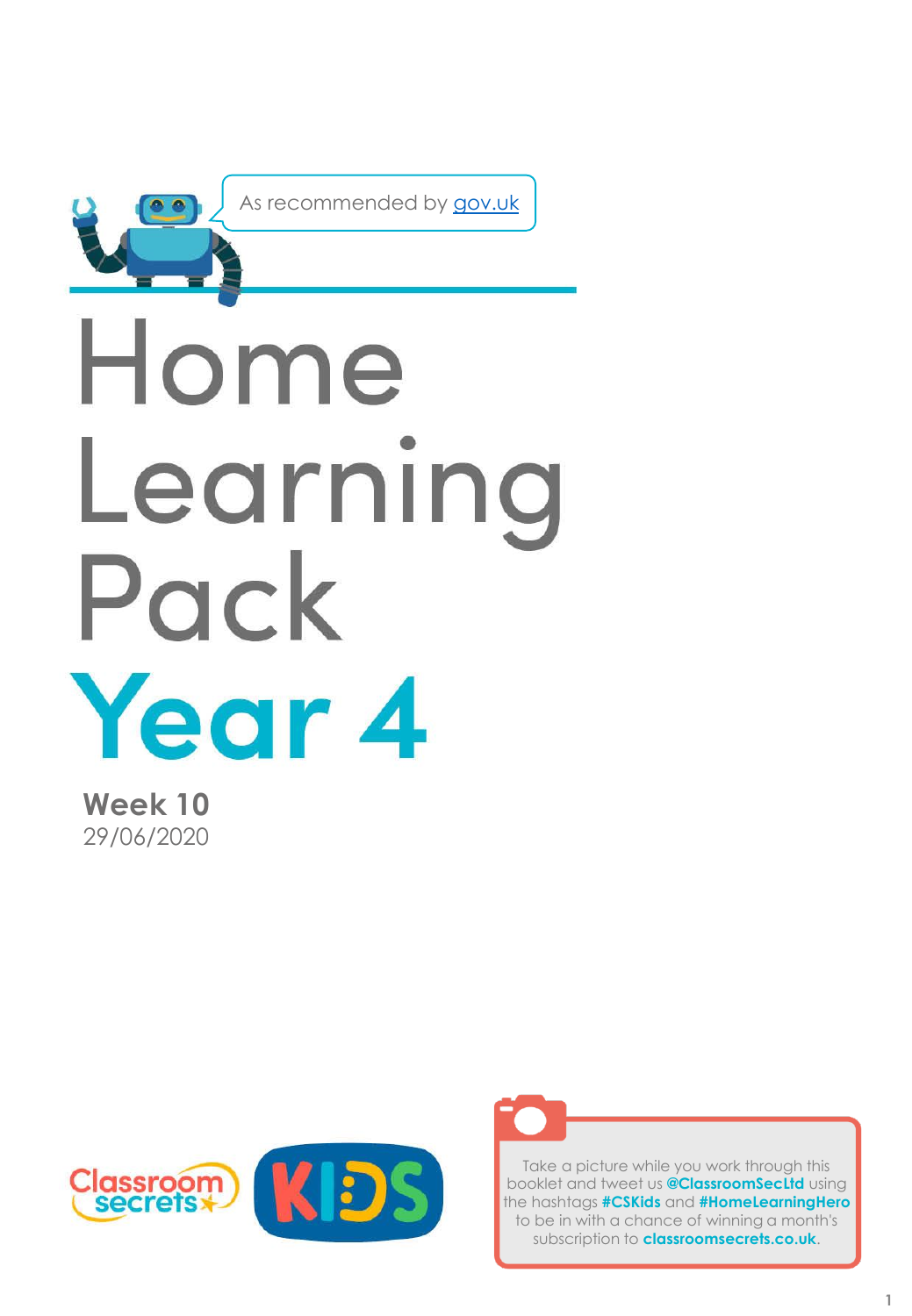## **Monday – Interpret Charts**



**This worksheet is part of our Year 4 Home Learning Pack for Week 10.**

**© Classroom Secrets Limited 2020 Visit kids.classroomsecrets.co.uk for online games to support learning. <sup>2</sup>**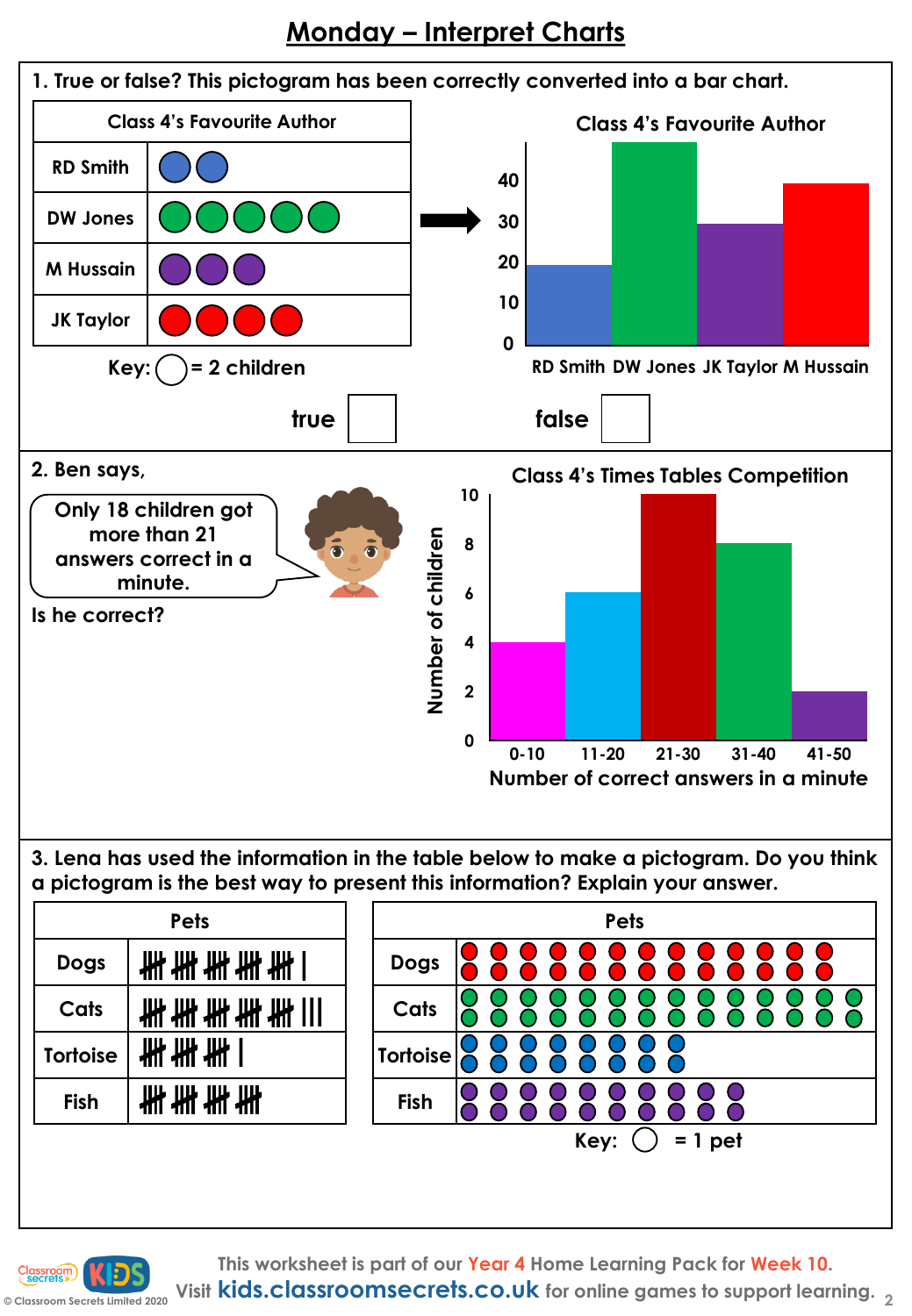**Create new words by adding a suffix and a prefix to each root word below. Use the prefix and suffix bank to help you.**

|                           | cover                           |
|---------------------------|---------------------------------|
| honest_________           |                                 |
| ________appear___________ | ____________act________         |
|                           | <u>__________predict_______</u> |
| kind                      | ______________agree___________  |
| $\_$ comfort $\_$         | <u> </u> ead________            |
| <i>infect</i>             |                                 |
| __help_______             | ____reason___                   |
| _connect_                 | success_________                |

| <b>Prefixes</b> |     | <b>Suffixes</b> |      |      |     |
|-----------------|-----|-----------------|------|------|-----|
| Un              | dis |                 | ance | ed   | ful |
| re              | mis | ness            | able | ment | ing |



**© Classroom Secrets Limited 2020 Visit kids.classroomsecrets.co.uk for online games to support learning. 3This worksheet is part of our Year 4 Home Learning Pack for Week 10.**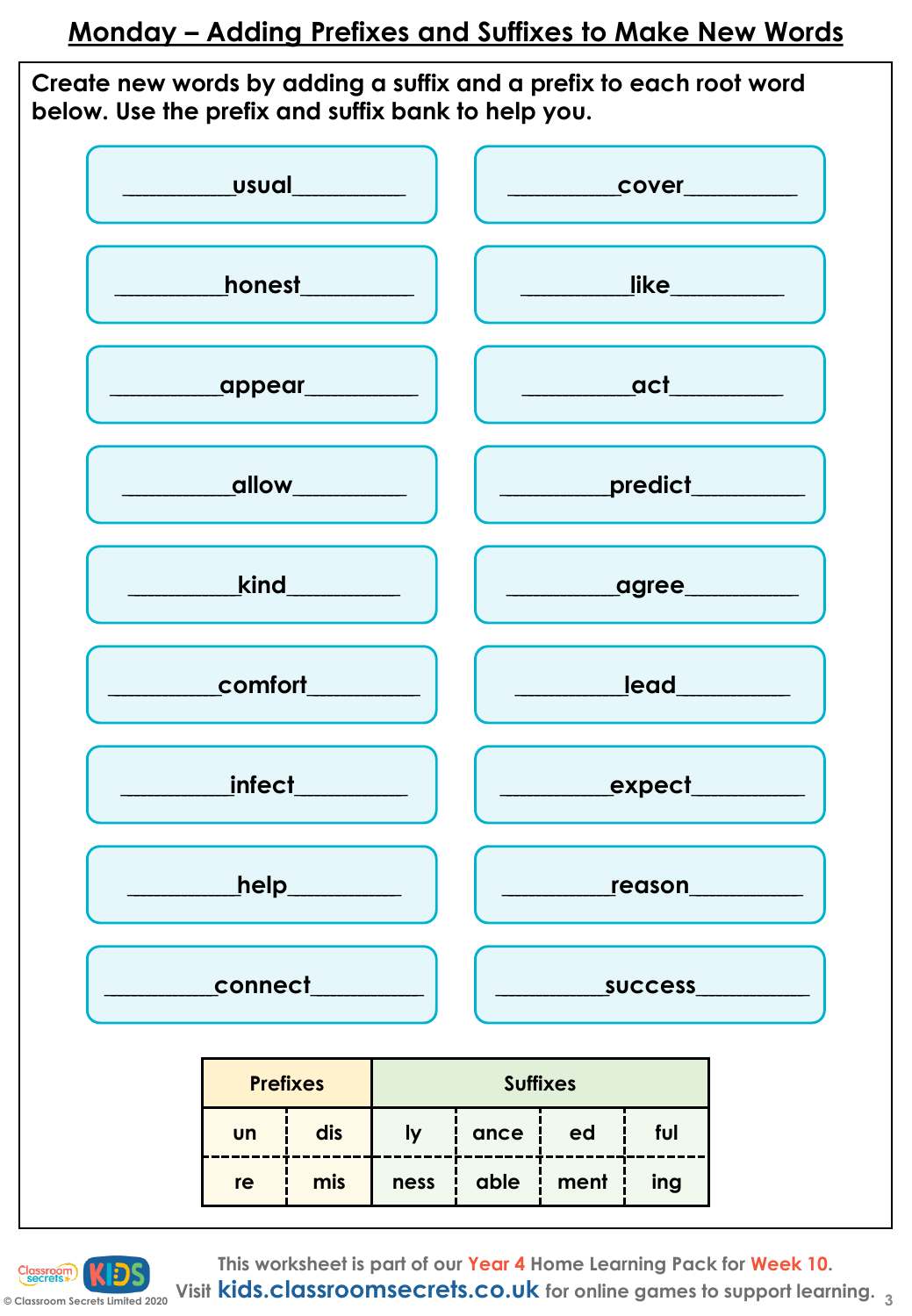## **Tuesday – Comparison, Sum and Difference**

**1. Calculate the totals for each set of data.**

*Bank holiday visitors to the Art Gallery*

| <b>Days</b> | (AM) | <b>Visitors Visitors</b><br>(PM) | <b>Total</b><br><b>Visitors</b> |
|-------------|------|----------------------------------|---------------------------------|
| Friday      | 30   | 40                               |                                 |
| Saturday    | 80   | 70                               |                                 |
| Sunday      | 70   | 60                               |                                 |
| Monday      | 20   | 30                               |                                 |



#### **2. Calculate the difference between the two year groups for each subject. Write 3 questions which compare the data.**



|    |         |         | <b>Year 4's Favourite Subjects</b> |    |
|----|---------|---------|------------------------------------|----|
| 40 |         |         |                                    |    |
| 30 |         |         |                                    |    |
| 20 |         |         |                                    |    |
| 10 |         |         |                                    |    |
|    |         |         |                                    |    |
|    | History | Science | Art                                | РE |

| <b>Differences</b> |  |
|--------------------|--|
| <b>History</b>     |  |
| <b>Science</b>     |  |
| Art                |  |
| PE                 |  |

**3. Compare these two sets of data. What is the same? What is different?** 



A Flowers counted in the local park. B Flowers counted on a woodland walk.



**This worksheet is part of our Year 4 Home Learning Pack for Week 10.**

**© Classroom Secrets Limited 2020 Visit kids.classroomsecrets.co.uk for online games to support learning. <sup>4</sup>**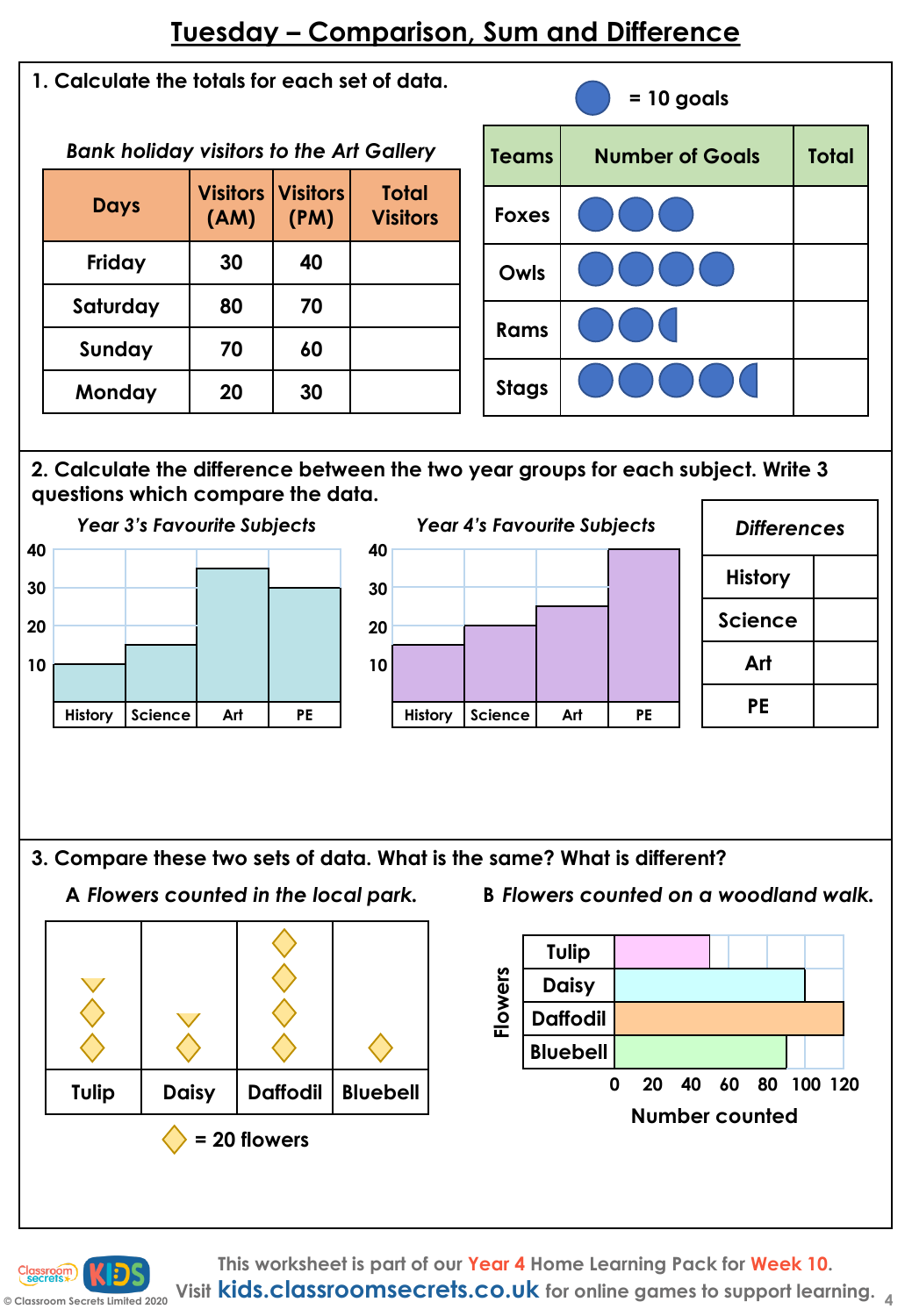**Tuesday – Present Tense**



**This worksheet is part of our Year 4 Home Learning Pack for Week 10. Visit kids.classroomsecrets.co.uk for online games to support learning. 5**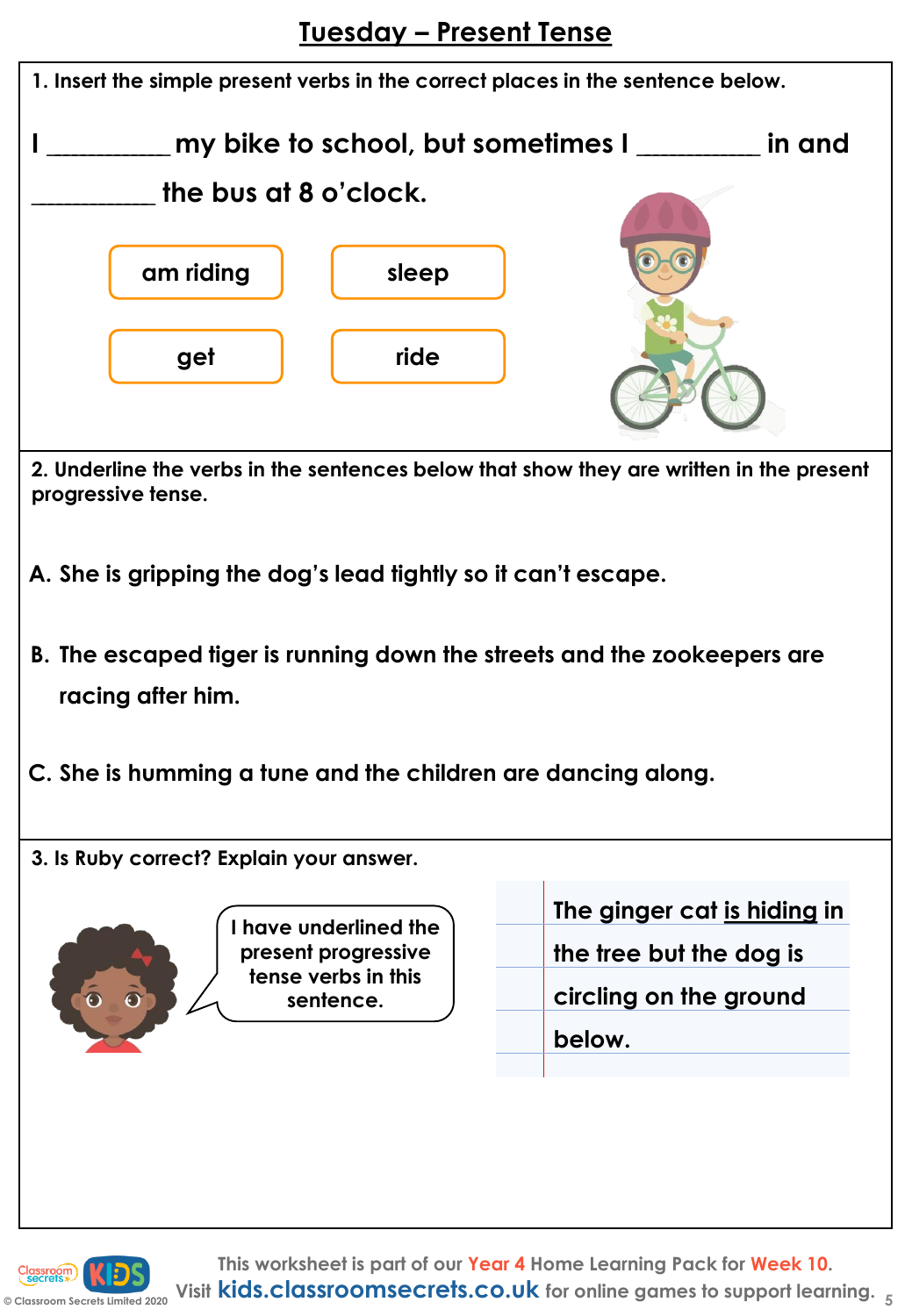



**3. Class 4 are growing cress for a science investigation. They record its height each day. Decide whether this statement is true or false: The information in this table has been correctly converted into a line graph. Explain your answer.**





**This worksheet is part of our Year 4 Home Learning Pack for Week 10.**

**Visit kids.classroomsecrets.co.uk for online games to support learning. <sup>6</sup>**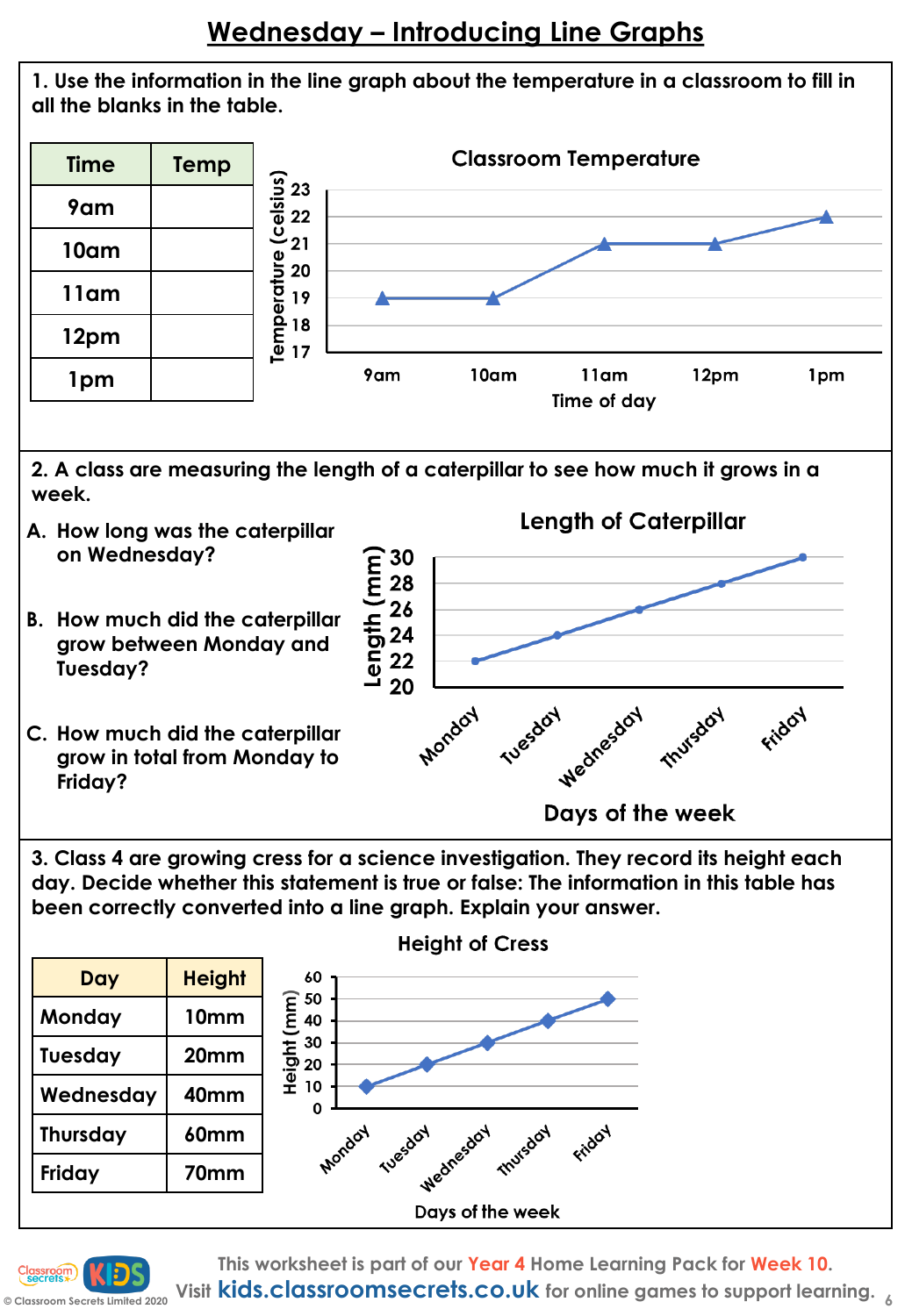**Think about someone you admire. This might be a health care hero or someone in your family.** 

**Your task is to write a letter to this person to say thank you for all the things that they have done that make you feel thankful. Think of at least three different things that they have done to help you or other people.** 



**Have you included the following features?**





**This worksheet is part of our Year 4 Home Learning Pack for Week 10.**

**© Classroom Secrets Limited 2020 Visit kids.classroomsecrets.co.uk for online games to support learning. <sup>7</sup>**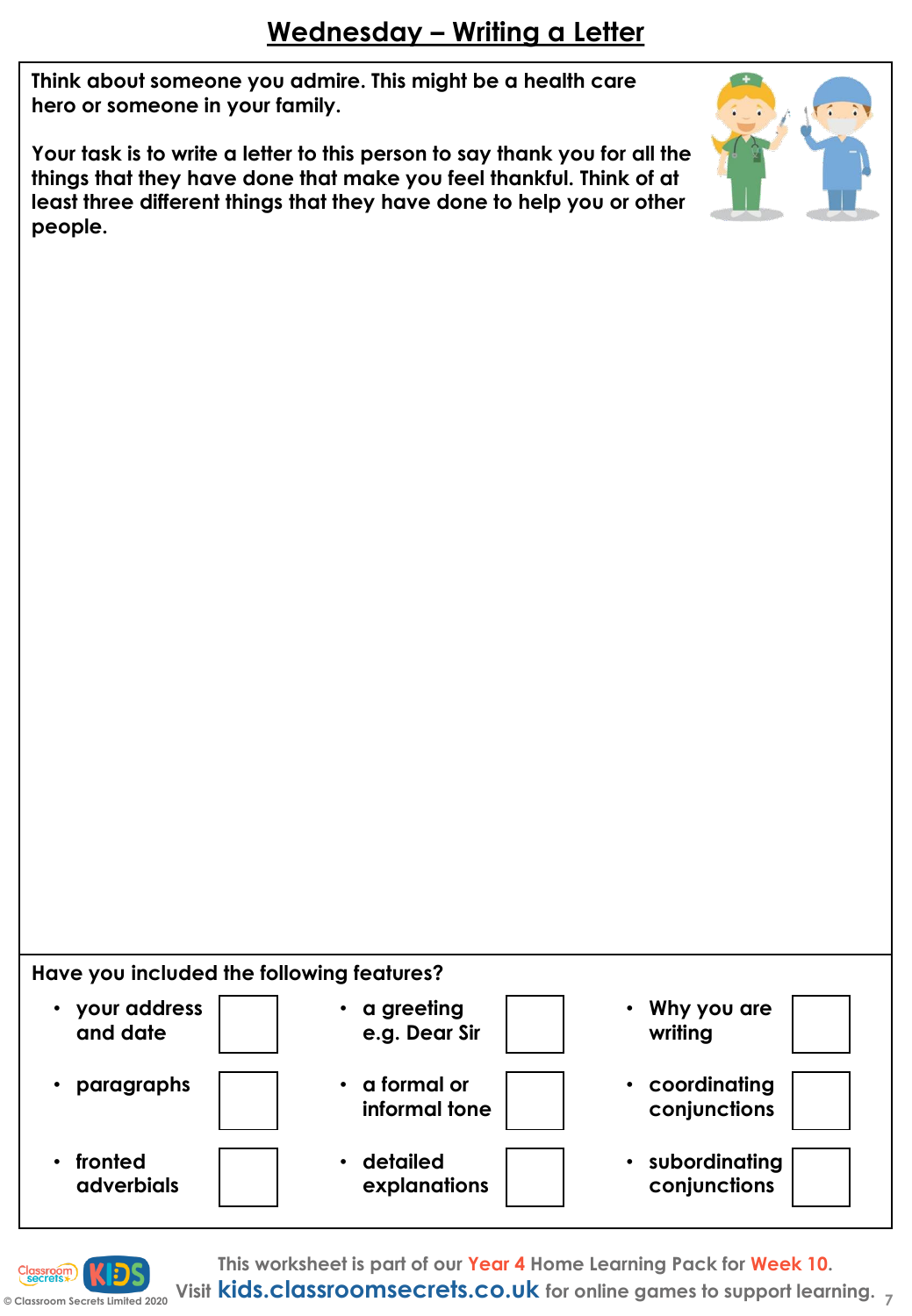

**This worksheet is part of our Year 4 Home Learning Pack for Week 10.** Visit **kids.classroomsecrets.co.uk** for online games to support learning.

**0 9**

**10**

**© Classroom Secrets Limited 2020**

**11**

am am am noon pm pm pm pm

**1**

**Hours in the Day**

**2**

**3**

**4**

**5 pm**

**12**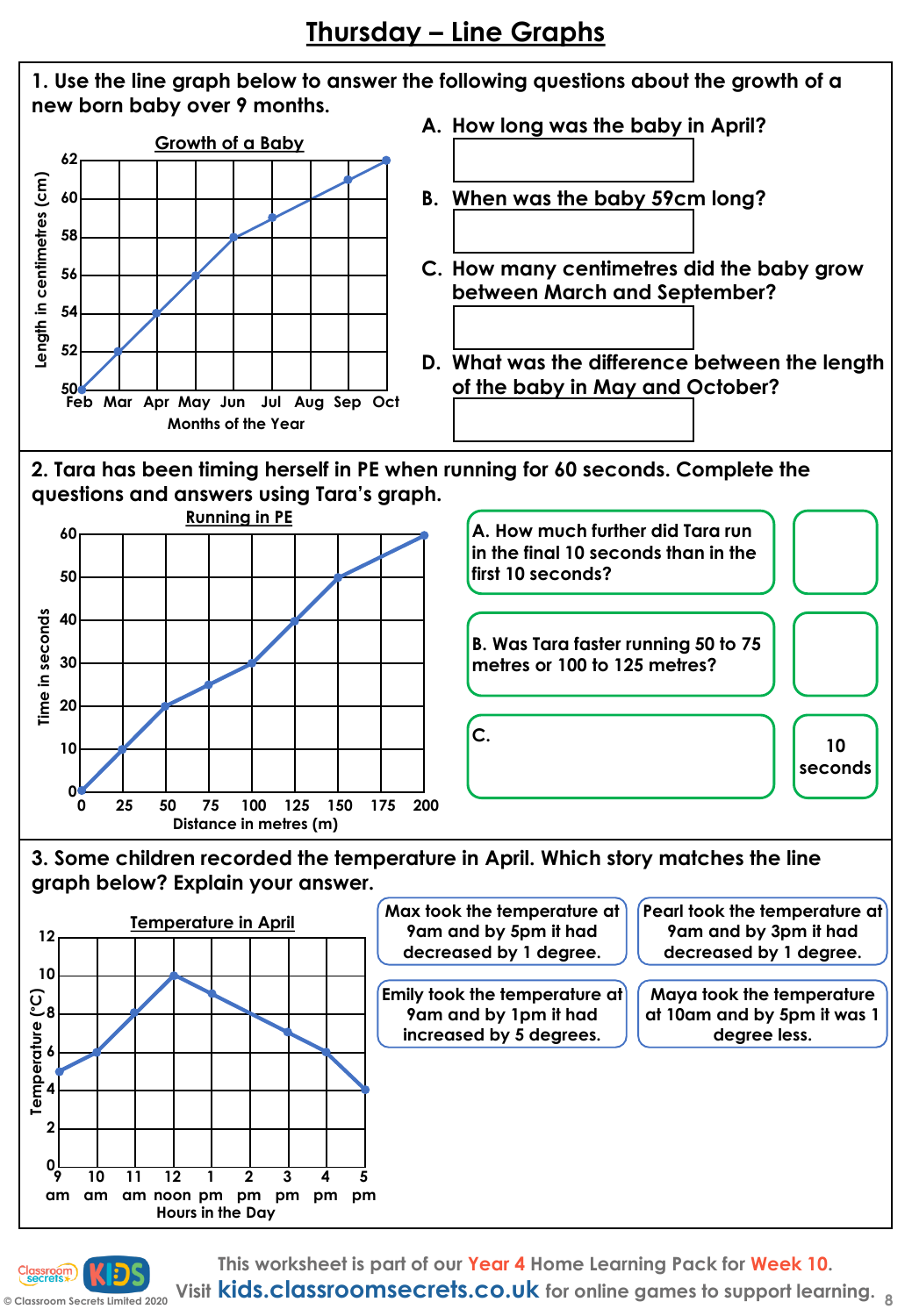## **Editing Challenge**

- **1. Circle 20 missing capital letters in blue.**
- **2. Mark 20 missing full stops in red.**
- **3. Underline 30 spelling mistakes in green.**
- **4. Mark 8 incorrect verb tenses in purple.**
- **5. Mark 1 missing exclamation mark in yellow.**
- **6. Mark 4 missing commas used to separate lists in orange.**

## **Boxer Dogs**

**boxer dogs ar an intermediate size breed of dog, originally bred to be guard dogs they ar now werking dogs theay are typycally betwean won foot and nine inches and two feat tall however theay are won inch taller at the shoulder theay way betwean sixty and seventy pounds as well as lived to an age of between ten and twelve years**

**boxer dogs originated in Germany but after World War 1, they were introduced to the United States of America boxer dogs ar square-headed and muscular theay hav short and shiny coats which are fawn or brindle with flashy white markings many Boxers have docked tails and cropped ears**

**boxer dogs hav a plaiful nature and boundless energy and theay can be known as the "Peter Pan" of dog breeds boxer dogs are very loving so theay often act as lapdogs and will lie as close to there owners as possible boxers ar renowned for their grate love affection and loyalty to the families theay lived with** 

**boxer dogs are high-spirited, happy and energetic theay often paw enthusiastically, cat-like, at their toys, food bowls and even at their owners when they are excited, they often "kidney bean", a little danced where they twisted their body into a semi-circle, similar to the shape of a kidney bean and then turn in circles** 

**boxer dogs also made a unique sound, called a "woo-hoo", when they want something or are excite it is not exactly a bark but rather sownds like they are saying "woo-hoo, put your attention on looked at me"** 

**but life isn't all fun and games for all Boxer dogs. becos ov their strength bravery and courage, Boxer dogs have a wide role and are used in the military and the police, as well as search-and-rescoo work when specifically train for guard work, Boxer dogs were stupendous watchdogs and will restrayn an intruded in the same manner as a Mastiff Boxer dogs also excel in obedience agility and schutzhund (a demanding three-phase competition event that tests the dog's tracking obedience and protection abilities)**

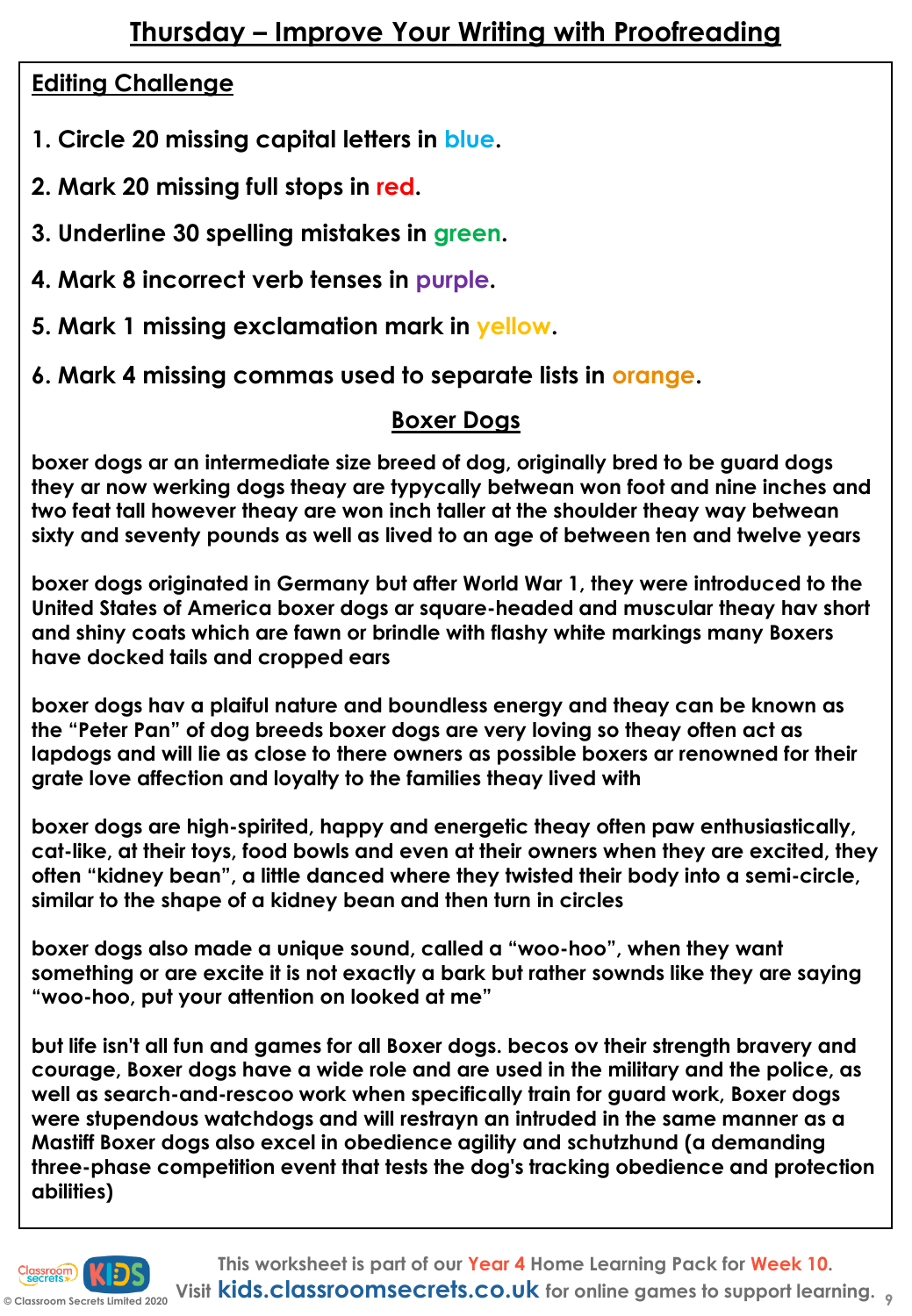## **A Load of Rubbish – Comprehension**

**These questions are based upon the text A Load of Rubbish on pages 14-15. Read the text and use this to help you answer the questions below.** 

| 2. What were Kyle and Ayden planning to do at the start of the day?                                                                                                                                                                                                                                                                                                                                                                                                                         |
|---------------------------------------------------------------------------------------------------------------------------------------------------------------------------------------------------------------------------------------------------------------------------------------------------------------------------------------------------------------------------------------------------------------------------------------------------------------------------------------------|
| 3. Underline 4 sentences in the extract below that show how Ayden is feeling.                                                                                                                                                                                                                                                                                                                                                                                                               |
| "Hey Ayden!" I called as I cycled over to him. Ayden grunted. He was kneeling next to his bike<br>and was inspecting the front tyre. He wore an irritated look. "What's the matter?" I asked,<br>putting down my bike and walking towards him.<br>"Sorry, Kyle, I've got a flat tyre. Not only that, but my chain keeps falling off toothis bike is a<br>piece of garbage! I'm going to throw it away." Ayden stood up and kicked the bike's tyre. He<br>folded his arms and huffed loudly. |
| 4. Which word would you say best describes Ayden's feelings at this point in the story?<br>furious<br>annoyed<br>outraged<br>seething                                                                                                                                                                                                                                                                                                                                                       |
| 5. Find and copy two words from the text that describe Mother Earth's dress.                                                                                                                                                                                                                                                                                                                                                                                                                |

**© Classroom Secrets Limited 2020 10 Visit kids.classroomsecrets.co.uk for online games to support learning.**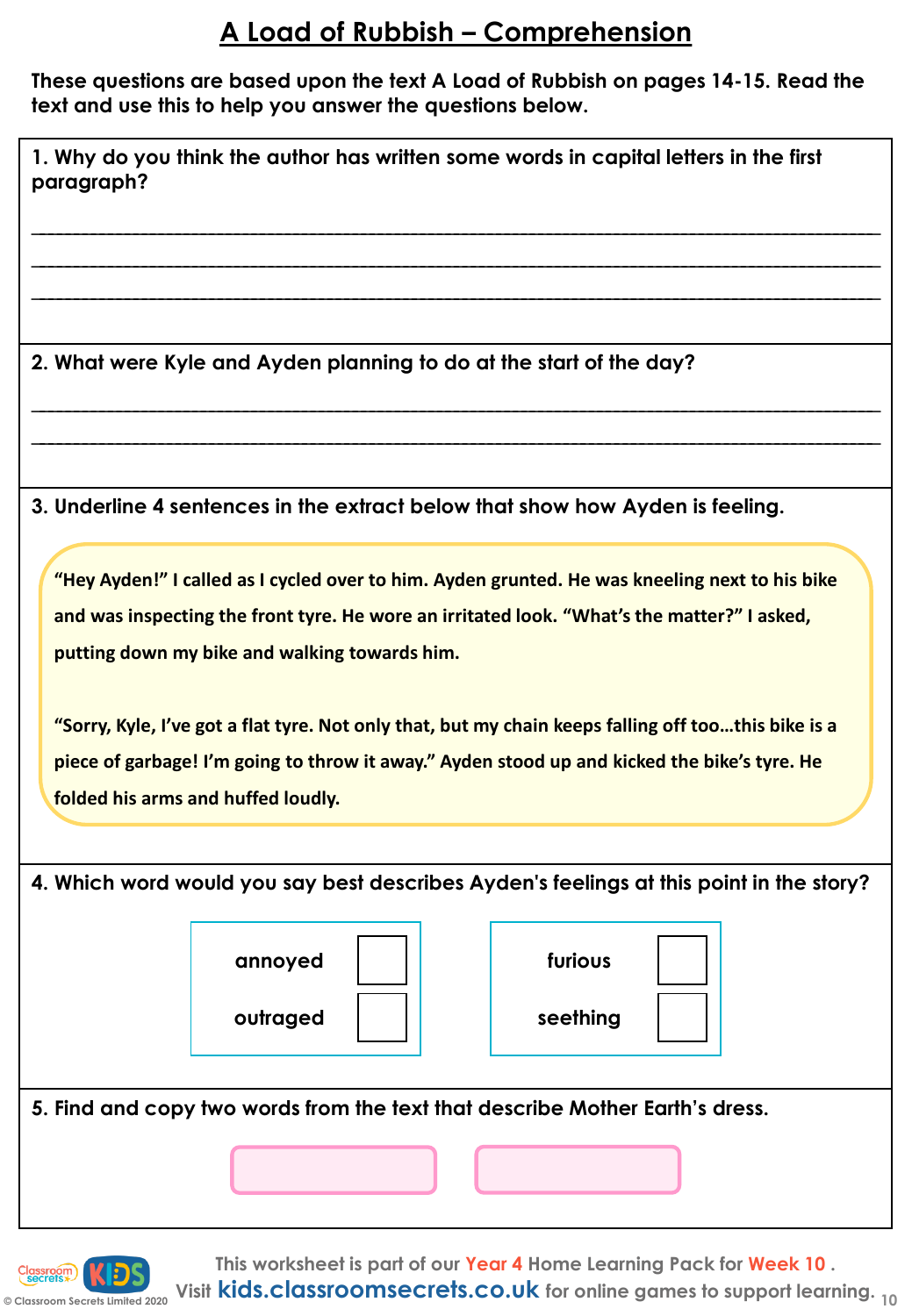

**This worksheet is part of our Year 4 Home Learning Pack for Week 10 .**

**Consumed Apple 2020 11 Visit kids.classroomsecrets.co.uk** for online games to support learning. <sub>11</sub>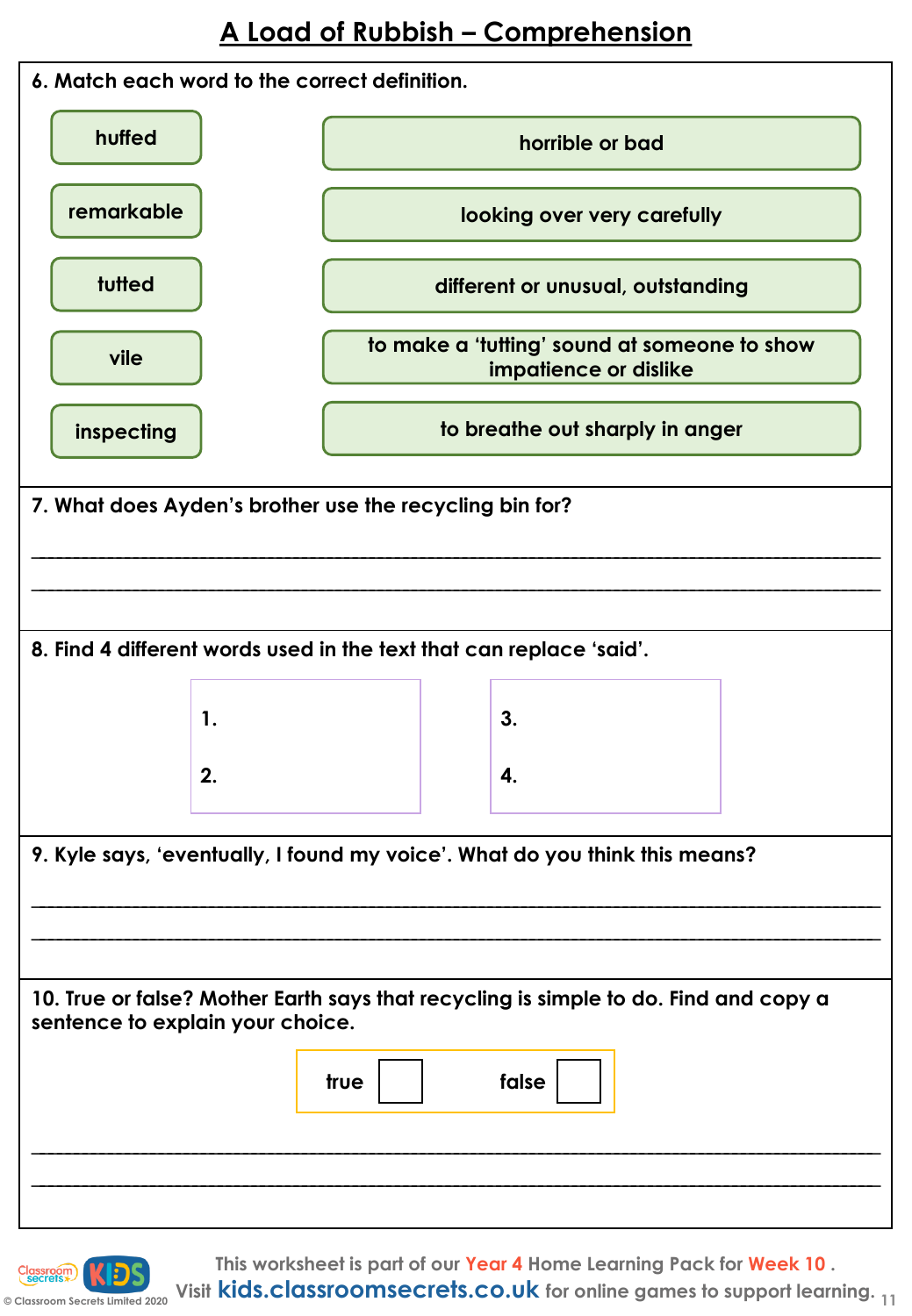# **A Load of Rubbish – Comprehension**

| 11. Find and copy the words in the text that can be replaced with the words below.                                        |
|---------------------------------------------------------------------------------------------------------------------------|
| 1. break down -                                                                                                           |
| 2. repair -                                                                                                               |
| 3. bottle $-$                                                                                                             |
|                                                                                                                           |
| 12. How long does it take for plastic and glass to break down?                                                            |
| It takes ____________________ years for plastic to break down.                                                            |
| It takes _______________ years for glass to break down.                                                                   |
| 13. Put these events in the correct order.                                                                                |
| <b>Mother Earth disappears.</b>                                                                                           |
| Mother Earth tells the children she has been ill.                                                                         |
| The plastic containers speak to the boys.                                                                                 |
| Kyle and Ayden meet in the park.                                                                                          |
| The glass bottles talk to the boys.                                                                                       |
| Mother Earth visits Kyle and Ayden.                                                                                       |
| Ayden is annoyed his bike is broken.                                                                                      |
| 14. What do you think is the key message of the story?                                                                    |
| The message is that people should look after the planet by making sure<br>they put all of their litter into the bin.      |
| The message is that people should reduce, reuse and recycle to reduce<br>their carbon footprint and help save the planet. |
| The message is the children need to start learning about recycling so that<br>they can protect the future of the planet.  |
| 15. Why do you think that the story finishes with a question?                                                             |
|                                                                                                                           |
|                                                                                                                           |
|                                                                                                                           |



**This worksheet is part of our Year 4 Home Learning Pack for Week 10 .**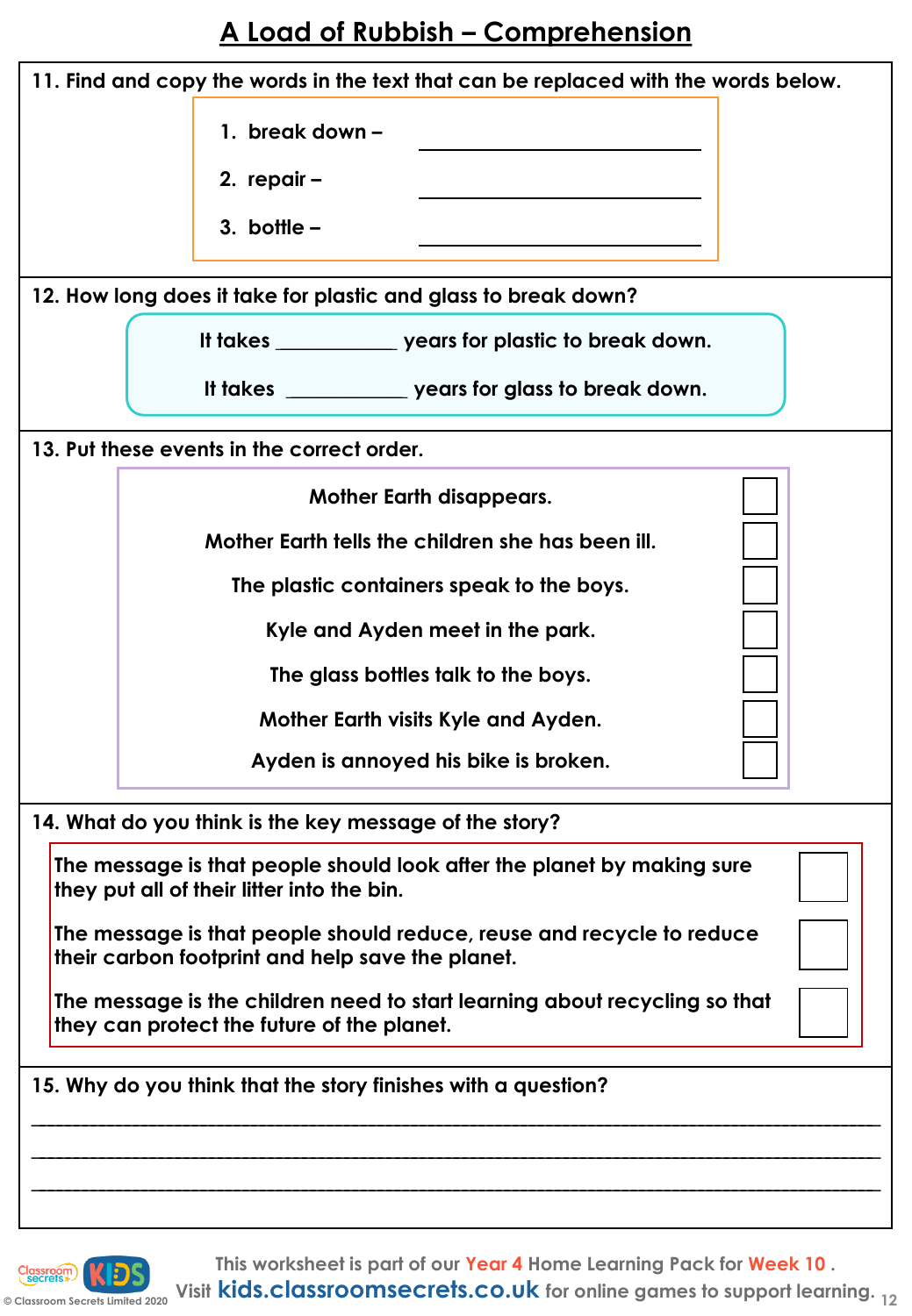#### **A Load of Rubbish**

**Do you want to listen o a RUBBISH story? Some people say that it is just a WASTE of time, but I couldn't REFUSE to tell it. Any ideas on what it's about? No? Well, I'll give you a hint … it's JUNK! So you think this story will be GARBAGE, do you? Listen carefully and maybe I'll be able to change your mind!**

**It all started last week when I met my best friend, Ayden, at the local park. It was a sunny day and we had decided to go for a bike ride.** 

**"Hey Ayden!" I called as I cycled over to him. Ayden grunted. He was kneeling next to his bike and was inspecting the front tyre. He wore an irritated look. "What's the matter?" I asked, putting down my bike and walking towards him.** 

**"Sorry, Kyle, I've got a flat tyre. Not only that, but my chain keeps falling off too…this bike is a piece of garbage! I'm going to throw it away." Ayden stood up and kicked the bike's tyre. He folded his arms and huffed loudly.**

**That was when something strange happened. I heard an unusual sound coming from all around us and suddenly, a remarkable lady appeared from nowhere. She was wearing a sparkly, green dress and held a glittery clipboard in one hand. As she noticed us, she pulled down her reading glasses and took a closer look. She scrunched up her noise.**

**"Who on Earth are you?" Ayden exclaimed. His eyes were wide and he was shaking a little. That was when I noticed the lady wore a large badge. It read 'Mother Earth'.**

**The lady sighed. "I'm Mother Earth of course. I'm the spirit of the Earth." She looked around and started to make notes on her clipboard. She eventually noticed Ayden's bike on the floor and tutted. "You know, I've been very unwell lately," she complained.** 

**"Oh no, what's wrong? Why have you been so ill?" Ayden asked, looking concerned.** 

**Mother Earth pointed over my shoulder. "Just look at that vile rubbish dump over there…"**

**"I know. Yuk!" I agreed. I always ride past it on my way to the park.**

**"Did you know that lots of people use things just once and then throw them away? You humans live your lives as if there is a never-ending supply of everything in this world…and when you live like that, you make a lot of waste and pollution. These things add to what I call your 'carbon footprint'."**

**"Carbon what?" Ayden cried.**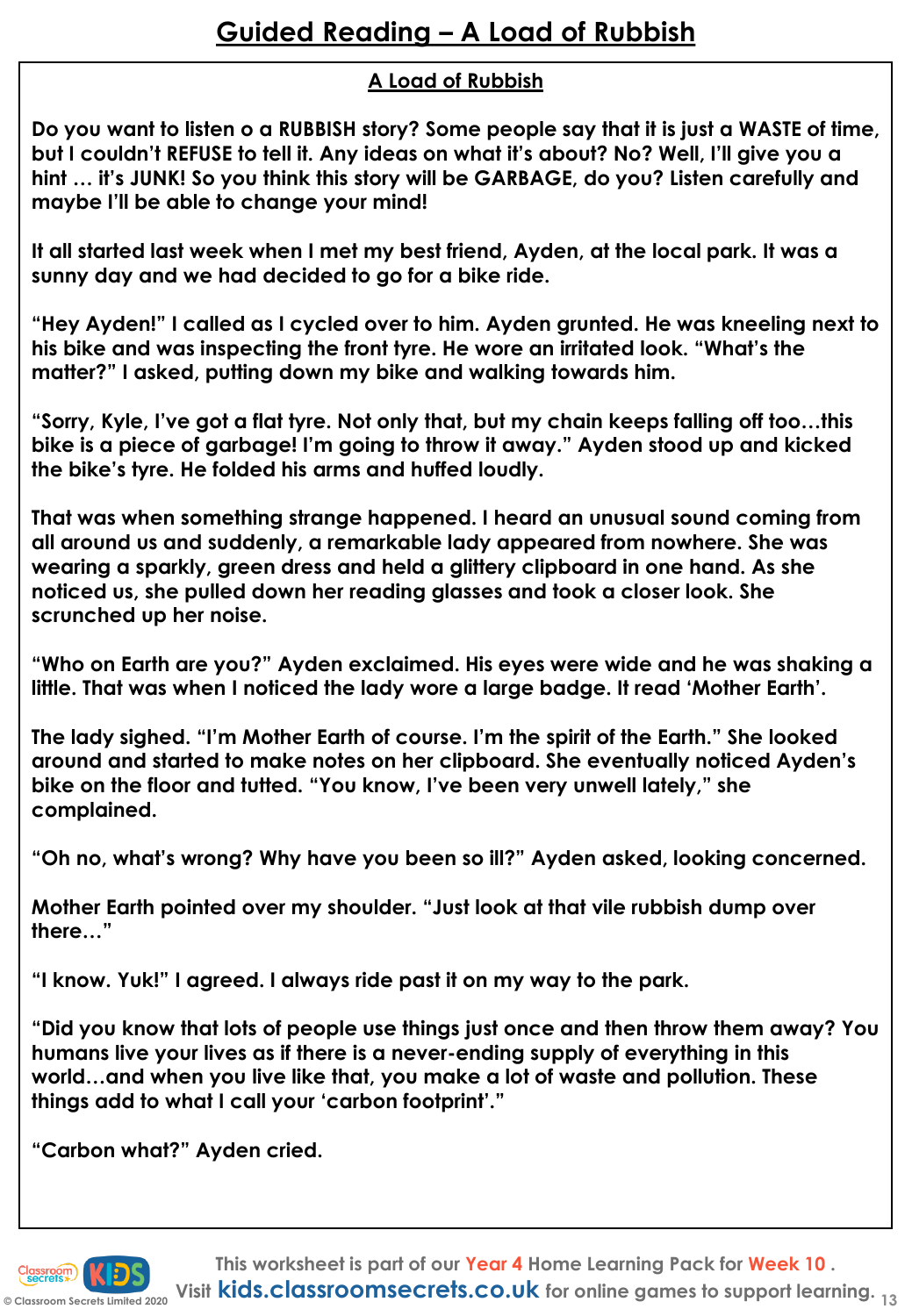**"Carbon footprint. It's caused by your misuse of the earth's natural resources. That's what is making me so sick." She coughed a little.**

**Ayden looked shocked. "Us? We don't do that."**

**"Yes you do. All of you do!" Mather Earth yelled, waving her wand in the air. All of a sudden, we heard a rustling noise coming from nearby.**

**"What's that noise?" Ayden said in a trembling voice.**

**"It's coming from that wheelie bin over there…" I pointed towards a large black bin out in front of a nearby house. The lid was moving up and down as if something was trying to get out.**

**"Look, here comes a pile of old magazines. It was once a tree you know…" Before we knew it, a huge pile of magazines had jumped out of the bin and was rolling towards us.**

**"We overheard you talking. We've been so sad in there, just wasted. We could have been recycled and used again. That saves energy and trees! You can reduce your carbon footprint if you recycle us." I was so surprised, I didn't know what to say. Eventually, I found my voice.**

**"Maybe I can help to recycle you!" I offered. As I said it, Mother Earth waved her want and in a puff of smoke a blue recycling bin appeared in front of us.** 

**"Thank you! You know, recycling is so easy to do. You might have a special recycling bin like this that you can put things such as old magazines in. It gets collected and then recycled." I picked up the pile of magazines and placed them neatly inside the bin.**

**"Oh yeah, we have one of those bins at home. I think my brother keeps his fishing equipment in it… Mother Earth, is there anything else that can be recycled?" Ayden said.**

**"I'm glad you asked young man. There are many materials that can be recycled which people just throw away every day." From the rubbish dump, a plastic container rolled towards us.**

**As it reached us, it began to talk, just like the magazine. Things were getting stranger every minute! "I would have to be lying here for over four-hundred and fifty years to decompose!" The container sounded unhappy. "If someone had recycled me I could be turned into a toy or even part of a car!"**